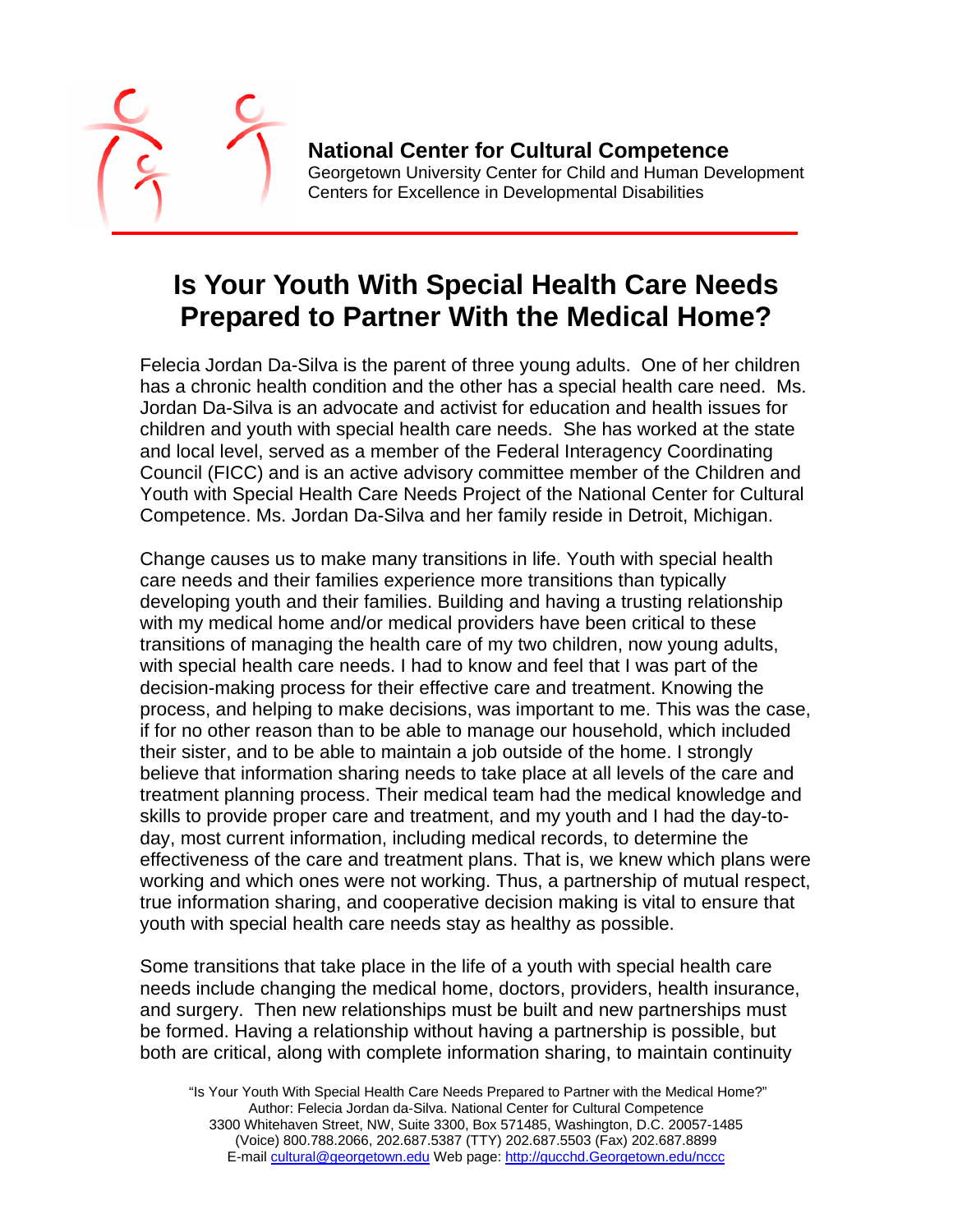of care for youth with special health care needs and their families. These critical factors play an active role in the lives of my daughter and son. Therefore, my young adults have no time to lose because of the transitions taking place in their medical team. I realize that it is a luxury to have current and new medical providers talk to each other before any of these transitions take place, but it is not always possible. For this reason, it has been a privilege and a blessing for our family to have had the same medical home for 16½ years.

We are currently in transition, rebuilding a specialty medical team for my daughter and changing medical homes for my son. I have included some of the steps I am taking to make these transitions smooth for my young adults, their current and new medical providers, and me.

## **My young adults with special health care needs and I have:**

- $\checkmark$  worked with their doctors, and involved them as much as possible;
- $\checkmark$  made sure that their medical records were transferred in a timely manner;
- $\checkmark$  felt that it was critical to incorporate both my parental input and their input as the patients;
- $\checkmark$  made sure that they are able to describe clearly what is happening with their bodies;
- $\checkmark$  followed the decisions that were made about their care, showing our trust in the medical providers;
- $\checkmark$  felt confident in what we knew about them as individuals and as part of our family;
- $\checkmark$  considered the whole family as decisions were being made, knowing that such decisions might affect them and our family beliefs;
- $\checkmark$  accepted the transference of responsibility/control for their care and Individualized Education Plans (IEPs) when they were about eight years old, involving them as equal partners in decision making; and
- $\checkmark$  decided that it is essential to have a clear understanding of your child's/youth's abilities and special health care needs.

Teaching your children or youth with special health care needs about their abilities and disabilities helps keep things real. As transitions occur, you should have a conversation with them about what is going on, using words, descriptions, and/or pictures that they understand. You must try not to sugarcoat their disabilities. At some point, these children or youth will have to face reality. You, the caregiver/family member, must own where they are, and they must learn how to own who they are.

 "Is Your Youth With Special Health Care Needs Prepared to Partner with the Medical Home?" Author: Felecia Jordan da-Silva. National Center for Cultural Competence 3300 Whitehaven Street, NW, Suite 3300, Box 571485, Washington, D.C. 20057-1485 (Voice) 800.788.2066, 202.687.5387 (TTY) 202.687.5503 (Fax) 202.687.8899 E-mail cultural@georgetown.edu Web page: http://gucchd.Georgetown.edu/nccc